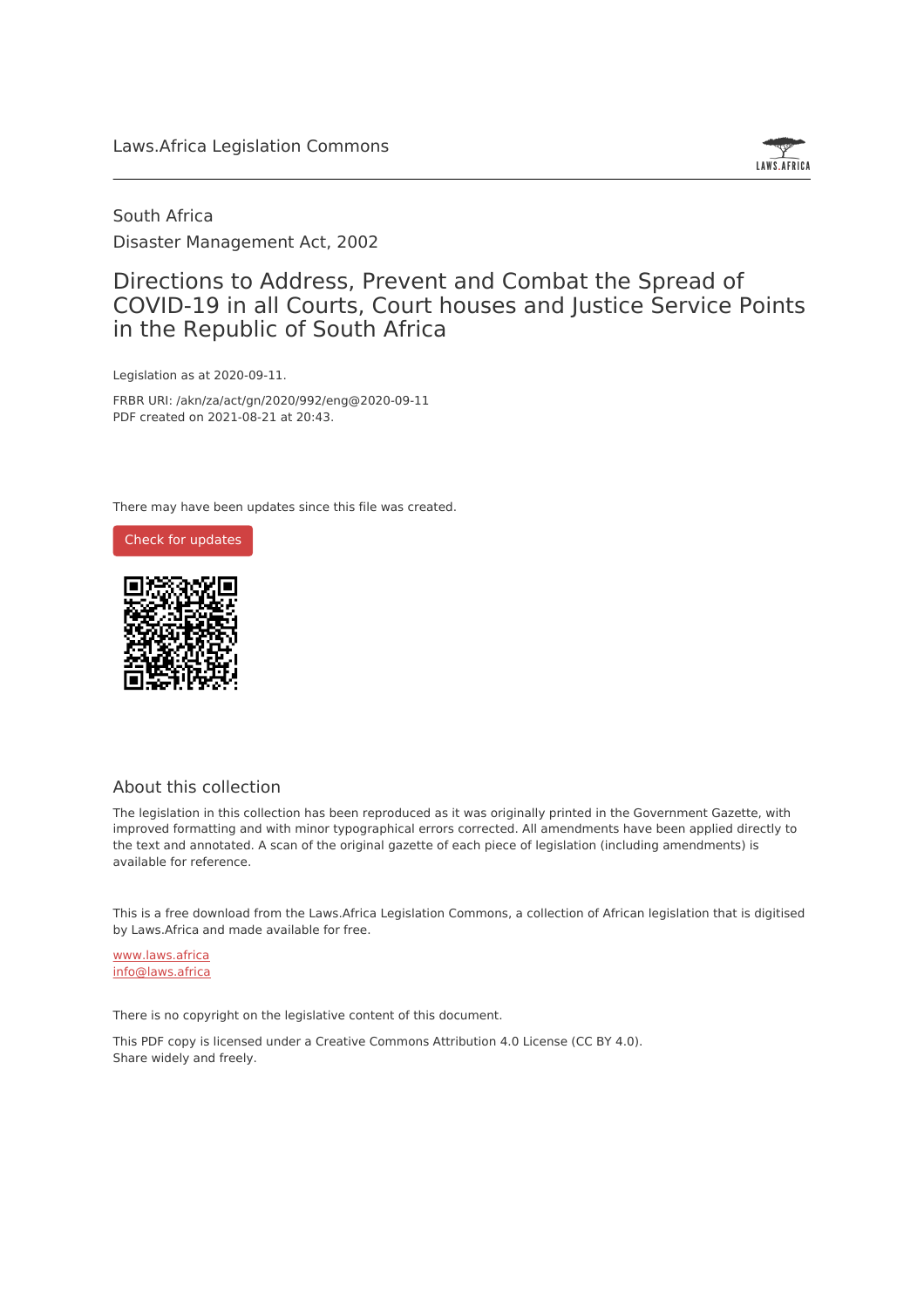## **Table of Contents**

| Directions to Address, Prevent and Combat the Spread of COVID-19 in all Courts, Court houses and                           |   |
|----------------------------------------------------------------------------------------------------------------------------|---|
| Justice Service Points in the Republic of South Africa                                                                     | 3 |
| Government Notice 992 of 2020                                                                                              | 3 |
| 1. Definitions                                                                                                             | 3 |
| 2. Application                                                                                                             | 4 |
| 3. Limited services                                                                                                        | 4 |
| 4. Directions issued by Heads of Court                                                                                     | 4 |
| 5. Restriction of access to a court room, court house or justice service point                                             | 4 |
| 6. Postponement of criminal cases and related matters                                                                      | 5 |
| 7. Measures to reduce case backlogs                                                                                        | 5 |
| 8. Use of audiovisual links in judicial proceedings                                                                        | 5 |
| 9. Interpreters                                                                                                            | 5 |
| 10. Resolution of disputes                                                                                                 | 6 |
| 11. Safety measures at courts, court houses and justice service points during the period of the state of national disaster | 6 |
| 12. Disinfection of court room, court house or justice service point                                                       | 6 |
| 13. Exclusion                                                                                                              |   |
| 14. Commencement                                                                                                           | 7 |
|                                                                                                                            |   |
| Annexure                                                                                                                   | 7 |
| Limited services under Alert Level 2                                                                                       |   |
| (direction 3)                                                                                                              | 7 |
|                                                                                                                            |   |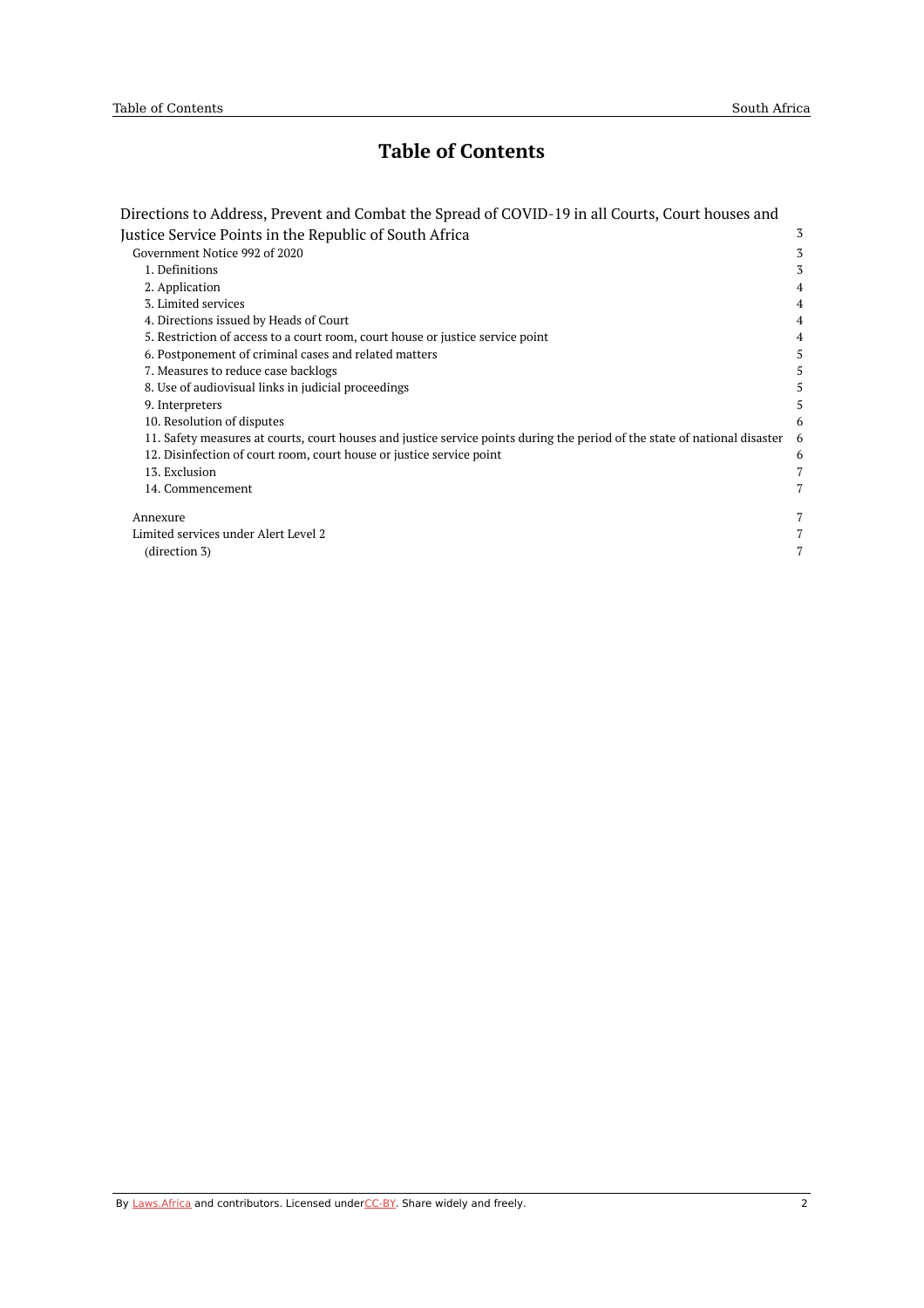## **South Africa**

**Disaster Management Act, 2002**

# <span id="page-2-1"></span><span id="page-2-0"></span>**Directions to Address, Prevent and Combat the Spread of COVID-19 in all Courts, Court houses and Justice Service Points in the Republic of South Africa**

### **Government Notice 992 of 2020**

Published in [Government](https://commons.laws.africa/akn/za/act/gn/2020/992/media/publication/za-act-gn-2020-992-publication-document.pdf) Gazette no. 43709 on 11 September 2020 **Assented to on 8 September 2020**

#### **Commenced on 11 September 2020**

*[Up to date as at 11 September 2020]*

I, Ronald Ozzy Lamola, Minister of Justice and Correctional Services, hereby issue the Directions in the Schedule in terms of regulation 4(2)(b) and (c) read with regulation 4(10) of the Regulations made by the Minister of Cooperative Governance and Traditional Affairs in terms of section 27(2) of the Disaster Management Act, 2002 (Act No. 57 of [2002](https://africanlii.org/akn/za/act/2002/57)), and published in Government Notice No. R. 480 of 29 April 2020, as amended by Government Notice No. R. 608 of 28 May 2020, Government Notice No. R. 714 of 25 June 2020, Government Notice No. R. 763 of 12 July 2020 and Government Notice No. R. 891 of 17 August 2020, to address, prevent and combat the spread of COVID-19 in all courts, court houses and justice service points in the Republic of South Africa.

R O Lamola, MP

Minister of Justice and Correctional Services

### <span id="page-2-2"></span>**1. Definitions**

In these Directions, unless the context indicates otherwise—

"**Annexure**" means the Annexure to these Directions;

"**case backlog**" means, in relation to a district or regional court-

- (a) a civil case that has been in the district or regional court for longer than nine (9) months since the issue of summons without being finalised; and
- (b) a criminal case that has not been finalised within nine (9) months of the first appearance of the accused in either a district or regional court;

"**court room**" means a room in which proceedings of a court, commission or special tribunal are conducted and includes judges' chambers, a commissioner's chamber, magistrates' chambers, and audiovisual link or other audiovisual links such as teleconference or video conference or any other electronic mode linked to a court;

"**court house**" means a court building or premises demarcated with or without a fence or a wall where a court is built or situated;

"**court manager**" means an official appointed by the Department of Justice and Constitutional Development or the Office of the Chief Justice, as the case may be, who manages a court house;

"**Criminal Procedure Act**" means the Criminal Procedure Act, 1977 (Act No. 51 of [1977](https://africanlii.org/akn/za/act/1977/51));

"**justice service point**" means a centre or an office where family law services or services of the Masters of the High Court are obtainable;

"**National Prosecuting Authority**" means the National Prosecuting Authority established in terms of the

By [Laws.Africa](https://edit.laws.africa/widgets/pdf-attribution) and contributors. Licensed und[erCC-B](https://edit.laws.africa/widgets/pdf-cc-by)Y. Share widely and freely. 3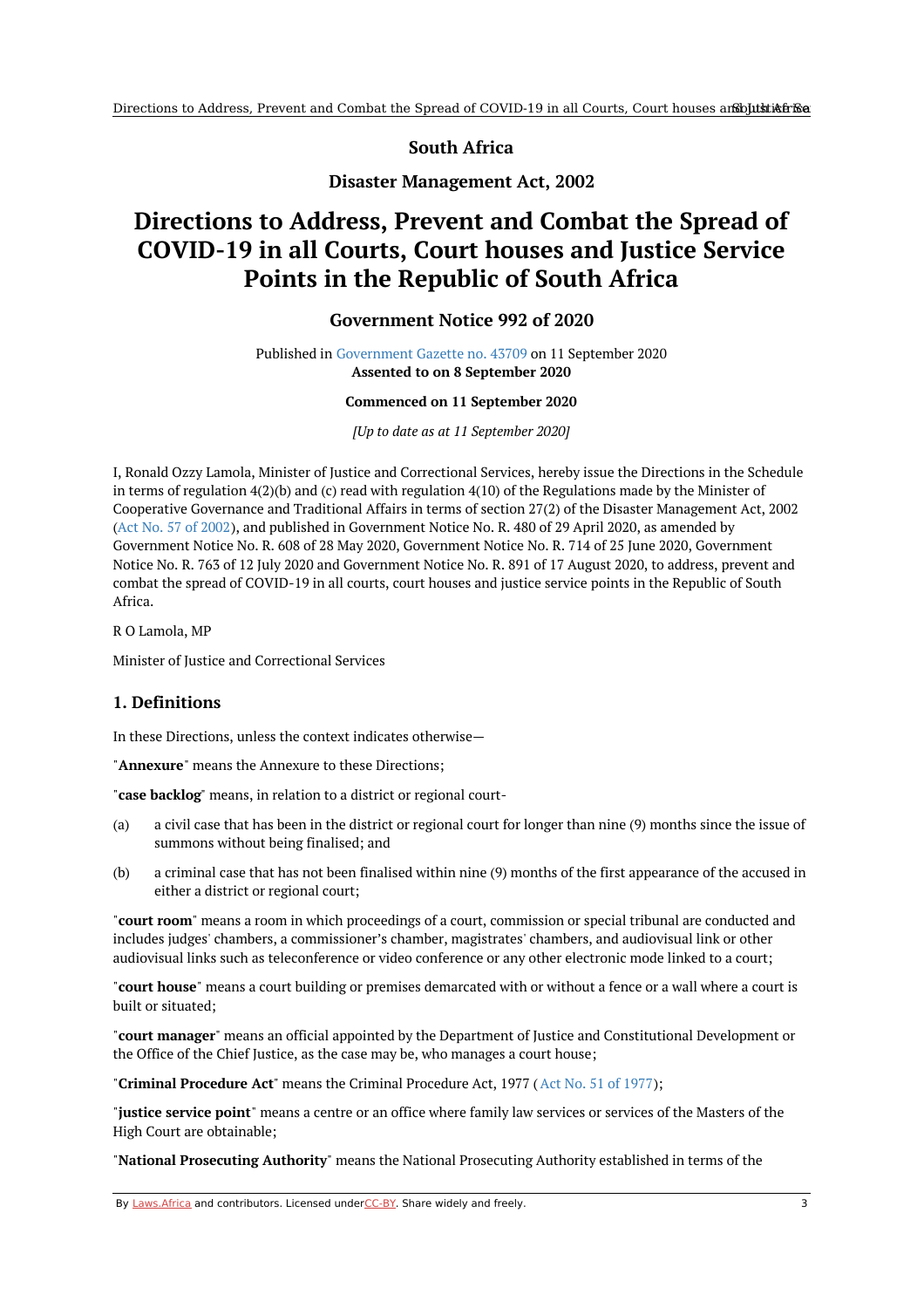National Prosecuting Authority Act, 1998 (Act No. 32 of [1998](https://africanlii.org/akn/za/act/1998/32));

"**priority roll**" means the roll of criminal cases that has been prioritised in respect of each court;

"**state of disaster**" means the national state of disaster declared by the Minister of Cooperative Governance and Traditional Affairs on 15 March 2020 in terms of section 27(1) of the Disaster [Management](https://africanlii.org/akn/za/act/2002/57) Act, 2002 (Act No. 57 of 2002), as extended; and

"**the Regulations**" means the Regulations issued by the Minister of Cooperative Governance and Traditional Affairs in terms of section 27(2) of the Disaster Management Act, 2002 (Act No. 57 of 2002), and published in Government Notice No. R. 480 of 29 April 2020, as amended.

#### <span id="page-3-0"></span>**2. Application**

- (a) These Directions apply in respect of Alert Level 2 as declared by Government Notice No. 891 of 17 August 2020, and Alert Level 1, in the event the latter is declared, subject to amendment.
- $(h)$ The Directions published by Government Notices No. 440 of 31 March 2020 and No. 623 of 02 June 2020 in respect of Alert Levels 4 and 3 respectively, will apply in the event that either Alert Level is declared for the country or part thereof.
- (c) The Directions issued regarding auctions and sales in execution conducted by sheriffs of the court published by Government Notice No. R. 816 of 17 July 2020, remain in force.

#### <span id="page-3-1"></span>**3. Limited services**

Limitations to the services listed in the Annexure to these Directions are applicable during Alert Level 2, to the extent indicated in the said Annexure.

## <span id="page-3-2"></span>**4. Directions issued by Heads of Court**

These Directions must be read with directives issued from time to time by the Chief Justice and Heads of Court in terms of the Superior Courts Act, 2013 (Act No. 10 of [2013](https://africanlii.org/akn/za/act/2013/10)).

#### <span id="page-3-3"></span>**5. Restriction of access to a court room, court house or justice service point**

- 5.1 Access to a court room, court house or justice service point is subject to strict adherence to health protocols and social distancing measures including the mandatory wearing of a face mask or a home-made item that covers the nose and mouth or other appropriate item that covers the nose and mouth.
- 5.2 Persons with a material interest in a case such as litigants, accused persons, legal practitioners, witnesses, or persons who may be needed to provide support to the litigant, accused persons and witnesses including family members and persons accompanying children, victims of domestic violence or sexual offences and persons with disabilities and members of the media will be permitted to enter a court room, a court house or justice service point, provided that in respect of a court room, the presiding judicial officer may direct that the number of persons in the court room be reduced to comply with safety measures and physical distancing requirements.
- 5.3 The number of persons allowed in a—
	- (a) public gallery of a court room;
	- (b) court house; or
	- (c) justice service point,

is subject to a restriction to not more than 50 percent of the available floor space, with members of the public observing a distance of at least one and a half metres from each other.

5.4 A person who, within the previous ten days, has been in close contact with, or exposed to, another person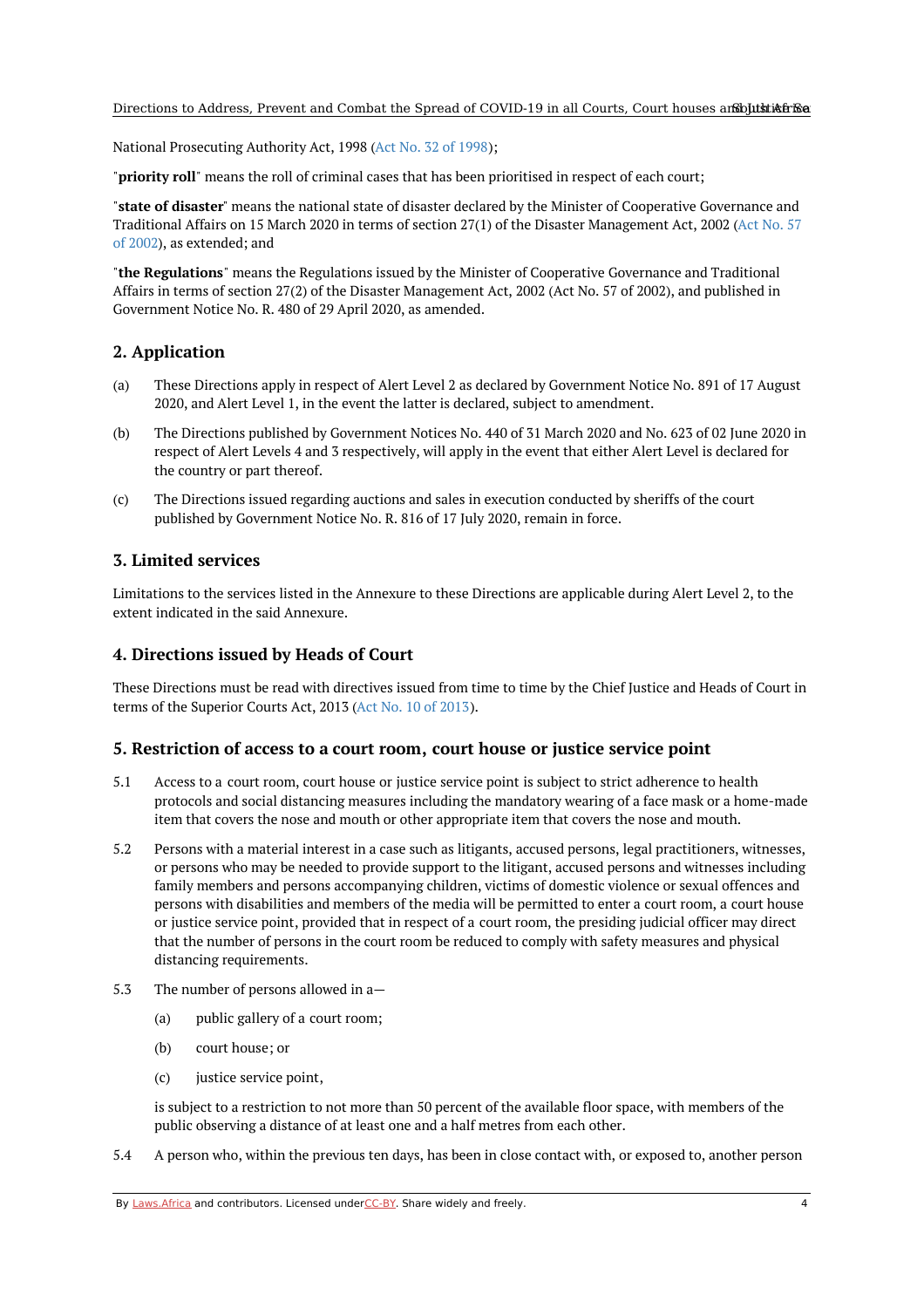who has tested positive for COVID-19, except a person who had tested positive in the past but has recovered, may not be allowed to enter a court room, court house, or justice service point.

#### <span id="page-4-0"></span>**6. Postponement of criminal cases and related matters**

- 6.1 An audiovisual link, where such a link exists, must be used for postponing cases where accused persons are in custody.
- 6.2 A court manager and a head of a correctional centre where the audiovisual link equipment has been installed, must ensure that such a system is at all times in a functional state and must take immediate and necessary steps for its repair if it becomes dysfunctional.
- 6.3 Directors of Public Prosecutions must, subject to any directive that the National Director of Public Prosecutions may give, issue such directives as may be necessary, to facilitate and expedite the fixing of bail by prosecutors as permitted in terms of section 59A(1) of the Criminal Procedure Act.
- 6.4 All matters where children are detained in Child and Youth Care Centres and Correctional Centres must be brought before court for consideration of continued detention.

#### <span id="page-4-1"></span>**7. Measures to reduce case backlogs**

- 7.1 All courts must function optimally subject to the norms and standards determined by the Chief Justice and under strict observance of the health protocols.
- 7.2 A priority roll of criminal cases must be compiled in respect of each court under the direction of the presiding officer of such court and in consultation with the National Prosecuting Authority and Legal Aid South Africa.
- 7.3 The following cases must be placed on the priority roll:
	- (a) Trials involving awaiting-trial detainees who are in custody;
	- (b) cases where accused persons are charged with gender-based violence and femicide, other forms of serious contact crimes, corruption and a serious contravention of the Regulations;
	- (c) cases that are trial-ready;
	- (d) cases that are to be enrolled for sentence following conviction;
	- (e) partly heard cases; and
	- (f) any other case which the presiding officer deems it necessary to be included in the priority roll.
- 7.4 Weekly meetings of all relevant stakeholders must be convened by the presiding officer of each court for purposes of preparing, updating, reviewing or monitoring the priority roll required in respect of each such court.

#### <span id="page-4-2"></span>**8. Use of audiovisual links in judicial proceedings**

An audio visual link or any electronic mode may be used in any proceedings where the presiding officer deems it appropriate and, where to do so, would prevent unreasonable delay, save costs or be convenient and make it unnecessary for the person to appear in person in the court room.

#### <span id="page-4-3"></span>**9. Interpreters**

Court interpreters including foreign language interpreters, where required, must be sourced from within the province in which the case is heard except where a particular language is not available within the province such interpreter may be sourced from another province.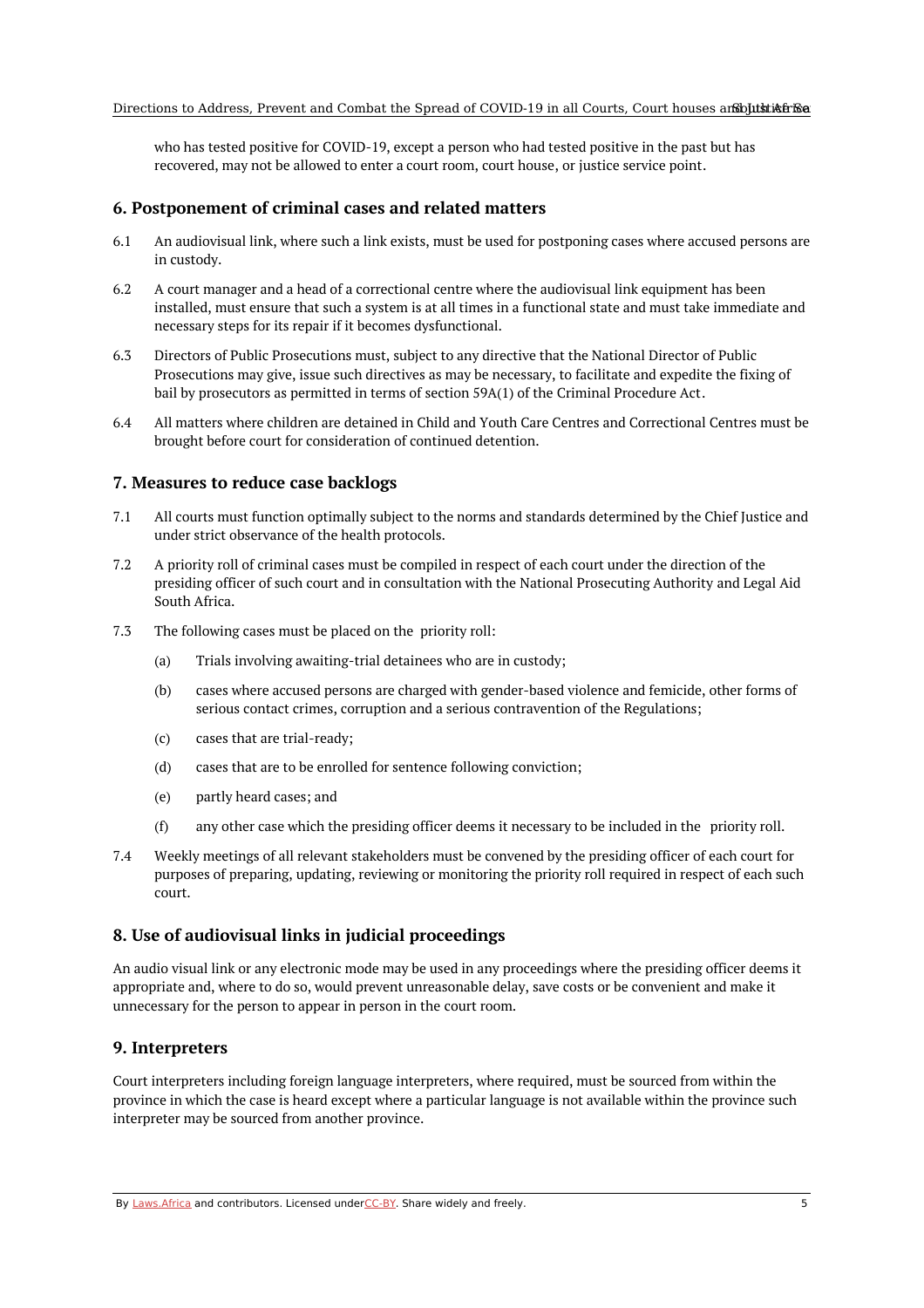## <span id="page-5-0"></span>**10. Resolution of disputes**

- 10.1 Parties to a civil dispute may consider alternative dispute resolution mechanisms to resolve the dispute and, for that purpose, may—
	- (a) either before or after the commencement of litigation but before the granting of judgment by the court, agree to refer the dispute to mediation; or
	- (b) before the commencement of litigation, agree to refer the dispute to arbitration.
- 10.2 Parties intending to resolve a dispute through mediation must—
	- (a) in the Magistrates' Courts, follow the procedure set out in Chapter 2 of the Rules of the Magistrates' Courts, which regulate court-annexed mediation; and
	- (b) in the High Courts, follow the provisions of Rule 41A of the Uniform Rules of Court and consider the appointment of judges retired from active service, as mediators.
- 10.3 In disputes involving the State or an organ of State, the provisions of regulation 13 of the Regulations apply in so far as they are applicable.
- 10.4 Services of Judges discharged from active service and mediators approved by the Minister of Justice and Correctional Services for purposes of court-annexed mediation may be utilised to resolve civil disputes through arbitration or mediation.
- 10.5 A person designated by the Department of Justice and Constitutional Development or the Office of the Chief Justice must assist parties who wish to utilise alternative dispute resolution mechanisms to resolve their disputes.

## <span id="page-5-1"></span>**11. Safety measures at courts, court houses and justice service points during the period of the state of national disaster**

- 11.1 Every compliance officer must ensure that there is, at all times, adequate supply of sanitisers and soap for people to wash and sanitise their hands at the court house or justice service point for which he or she has been designated or appointed.
- 11.2 Every person at a court room or court house or justice service point must—
	- (a) at all times wear a face mask or a home-made item that covers the nose and mouth or another appropriate item to cover the nose and mouth; and
	- (b) observe the social distancing requirement of 1,5 metres in any queue or seating arrangement and must adhere to any demarcations at such court room, court house or justice service point.
- 11.3 The compliance officer designated for each court house or justice service point must ensure that every person at a court room, court house or justice service point complies with the provisions of these Directions and the Regulations and must cause any person who refuses to comply to be removed therefrom.

#### <span id="page-5-2"></span>**12. Disinfection of court room, court house or justice service point**

- 12.1 A court room, court house or a portion thereof or a justice service point or a portion thereof must be disinfected whenever any officer of the court or a member of the public who has tested positive for COVID-19 has been in such a court room, court house or a portion thereof or a justice service point or a portion thereof.
- 12.2 A Protocol published by the Department of Justice and Constitutional Development must state—
	- (a) circumstances under which a court room, a court house or a portion thereof or a justice service point or a portion thereof may be closed for purposes of disinfection or deep cleaning;